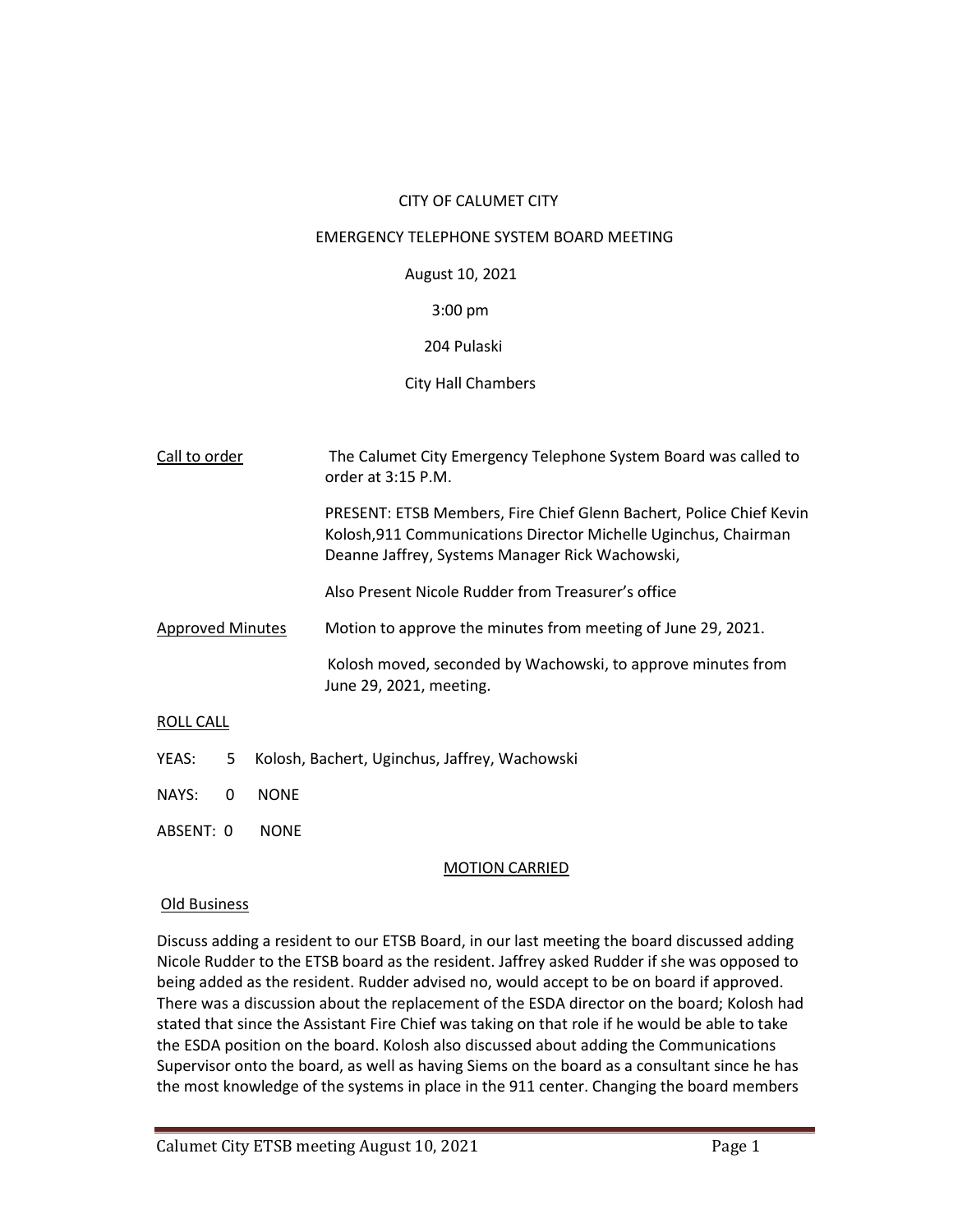would need to be discussed with corporate authorizes per the state statue, and the bi-law need to be amended with the updated city ordinances.

Purchase of new DNS server to replace field server from Complex Network in the amount of \$35,000 this will include moving data time and setup services and have treasurer to remit payment. Wachowski advised that server was ordered; he spoke with Eduardo Lopez from Complex Network and was able to answer questions that he had. No other bid quotes from other vendors for this project as Complex Network is sole proprietor source.

# New Business

Purchase four business license for Microsoft office from GoDaddy, for the dispatch center 1 year-\$431.52 (43% savings for 12 Months) 2 year \$1,127.04 (26% savings over 24 Months) 3 years \$1,704.08 (22% savings over 36 months) and have treasurer remit payment.

Motion to purchase to four business license for 1 year in the amount of \$431.52

Motion by Wachowski, seconded by Jaffrey

## ROLL CALL

YEAS: 5 Kolosh, Bachert, Uginchus, Jaffrey, Wachowski

NAYS: 0 NONE

ABSENT: 0 NONE

## MOTION CARRIED

Purchase of 250 checks from Harland Clarke/Fifth Third Bank in the amount of \$180.35 and have treasurer remit payment.

Motion by Bachert, seconded by Wachowski

ROLL CALL

YEAS: 5 Kolosh, Bachert, Uginchus, Jaffrey, Wachowski

- NAYS: 0 NONE
- ABSENT: 0 NONE

## MOTION CARRIED